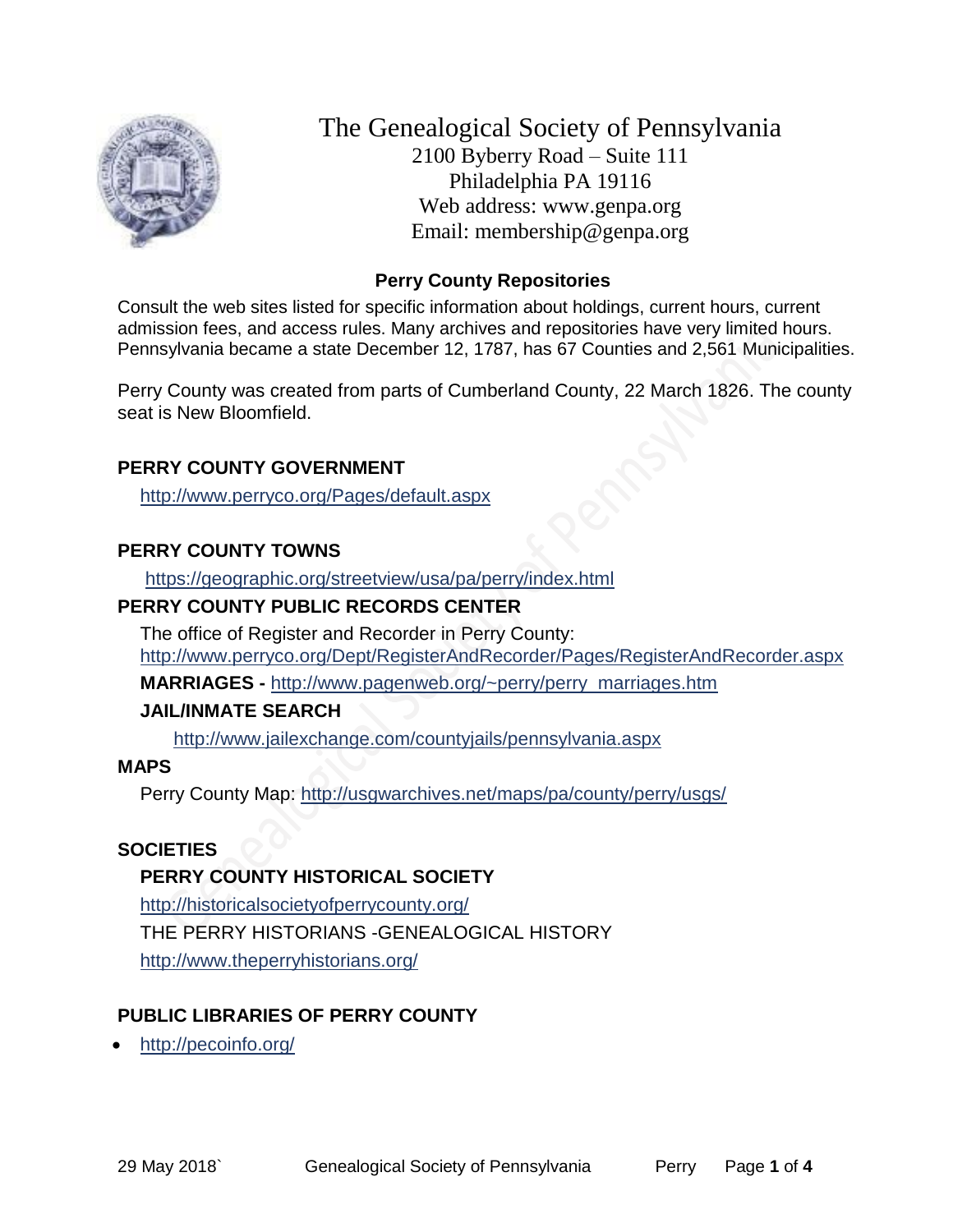# **RESOURCES**

- **Genealogical Society of Pennsylvania GSP** [http://GenPA.org](http://genpa.org/) **GSP Research** <https://genpa.org/research/>
- PAGenWeb **Perry** County <http://www.pagenweb.org/~perry/>
- Obituaries –
- **LDS** <http://ldsgenealogy.com/PA> [http://www.newspaperobituaries.net/pennsylvania/perry\\_county\\_obituaries.htm](http://www.newspaperobituaries.net/pennsylvania/perry_county_obituaries.htm)
- County Newspapers
	- o *Perry County Times* <http://www.pennlive.com/perry-county-times/>
	- o *The New Bloomfield, PA. Times* (1877-188?) <https://chroniclingamerica.loc.gov/lccn/sn90069164/>
- **Random Acts of Kindness** <https://www.raogk.org/>
- Family Search LDS: <https://familysearch.org/>Free site but does require a login Collection List <https://familysearch.org/search/collection/list> [https://www.familysearch.org/wiki/en/Perry\\_County,\\_Pennsylvania\\_Genealogy](https://www.familysearch.org/wiki/en/Perry_County,_Pennsylvania_Genealogy)
- **Collections at the Historical Society of Pennsylvania HSP**  <http://hsp.org/collections>
	- HSP is membership based and there is a fee 1300 Locust Street, Philadelphia, PA 19107 215-732-6200 ext. 235 or [membership@hsp.org](mailto:membership@hsp.org)
- **RG-47. RECORDS OF THE COUNTY GOVERNMENTS** Guide to African American Resources at the Pennsylvania State Archives <http://www.phmc.state.pa.us/bah/aaGuide/AA-RG-47.html>
- **National Archives of Philadelphia** (**NARA**) Mid Atlantic Region: [http://www.nara.gov/research\\_rooms/mid\\_atlantic/](http://www.nara.gov/research_rooms/mid_atlantic/) **Records Request Process**

National Archives 14700 Townsend Road Philadelphia, Pennsylvania 19154-1096 Telephone: (215) 305-2044 Fax: (215) 305-2038 E-mail: [philadelphia.archives@nara.gov](mailto:philadelphia.archives@nara.gov) <https://wwwarchives.gov/philadelphia>

# **Naturalizations: NARA**

Pennsylvania: Philadelphia, 1790-1991; Pittsburgh, 1820-1979; Erie, 1940-1972; Scranton, 1901-1990; Wilkes-Barre, 1943-1972; Williamsport, 1909-1913; and Harrisburg, 1911-1917

# **MILITARY**

The National Archives at Philadelphia (**NARA**), through its partners Ancestry.com and Fold3.com, provides access to records relating to the military service of individuals from the American Revolution through World War II. Please note that Official Military Personnel Files from World War I to the present are held by the National Archives at St. Louis. <https://www.archives.gov/st-louis>

World War I and World War II, Fourth Enumeration Draft Cards can also be accessed through our partner sites. In addition, Records of the Selective Service System, 1940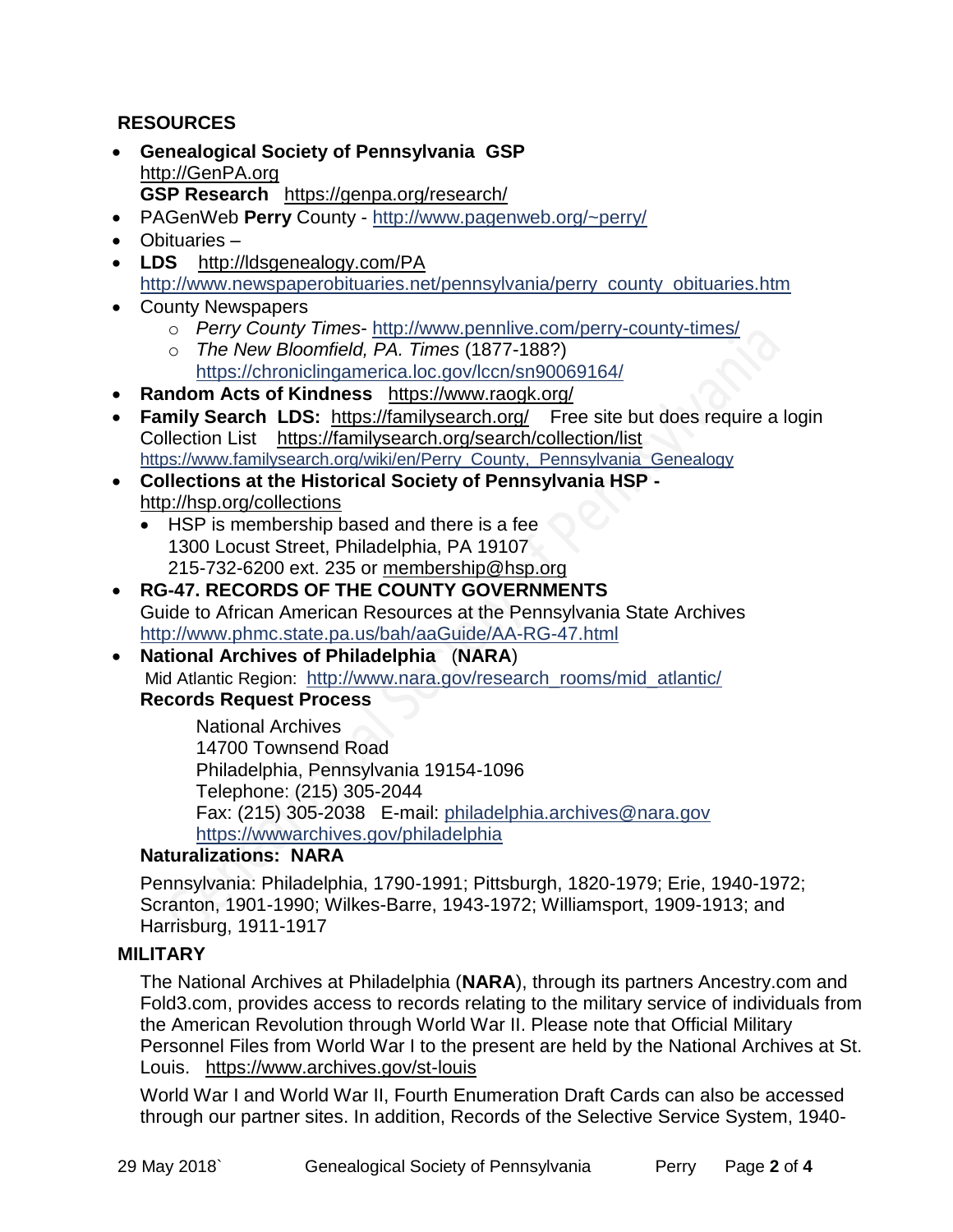1969, for individuals from Delaware, Maryland, Pennsylvania, Virginia, and West Virginia are available from the National Archives at St. Louis. Copies of World War I draft cards can be requested from the National Archives at Atlanta [\(Atlanta.archives@nara.gov](mailto:Atlanta.archives@nara.gov) ).

For information on obtaining World War II era and later draft cards, please see <http://www.archives.gov/st-louis/archival-programs/other-records/selective-service.html> <https://www.archives.gov/philadelphia/public/family-history.html#military>

#### **Pennsylvania Military Records Research Guide**

<https://www.raogk.org/pennsylvania-genealogy/pa-military-records/>

#### **Probate – Wills Administrations**

Probate records may include Person's exact death date, Names of the family members, Family relationships, Names of spouses of children, Residences, Adoption or guardianship of minor children or dependents, Worth of the property and land holdings, Evidence of occupation, religion, or military service

**Family Search:** Pennsylvania Probate Records, 1683-1994 <https://familysearch.org/>

This collection includes probate records created in Pennsylvania counties. The records include wills, estate records and indexes.

#### **State of Pennsylvania Vital Records**

The **Pennsylvania State Archives** collects, preserves and makes available for study the permanently-valuable public records of the Commonwealth, with particular attention given to the records of state government.

Mailing address: 350 North Street Harrisburg, PA 17120 Email: Email PA State Archives Phone: (717) 783-3281

GPS address: 801 North 3rd Street Harrisburg, PA 17102 Coordinates: 40.266080, - 76.886053

# **BIRTH CERTIFICATES**, 1906-1910

The Division of Vital Records (DVR) maintains birth records that occurred in Pennsylvania from 1906 to the present.

For information on public records (births occurring from 1906 to 1910), click on Pennsylvania State Archives <http://www.phmc.pa.gov/archives/Pages/default.aspx>or our Genealogy page.

[http://www.health.pa.gov/MyRecords/Certificates/Genealogy/Pages/14125.aspx#.WNvL](http://www.health.pa.gov/MyRecords/Certificates/Genealogy/Pages/14125.aspx#.WNvLKfkrJHY) **[KfkrJHY](http://www.health.pa.gov/MyRecords/Certificates/Genealogy/Pages/14125.aspx#.WNvLKfkrJHY)** 

# **Death Certificates**, 1906-1965

Original birth certificates for 1906-1910 and death certificates for 1906-1965 are available at the State Archives. Digital copies of the 1906-1908 birth certificates and the 1906-1963 death certificates may be found on Ancestry.com. Pennsylvania residents can access these records free of charge through Ancestry.com Pennsylvania. A free account can be created.